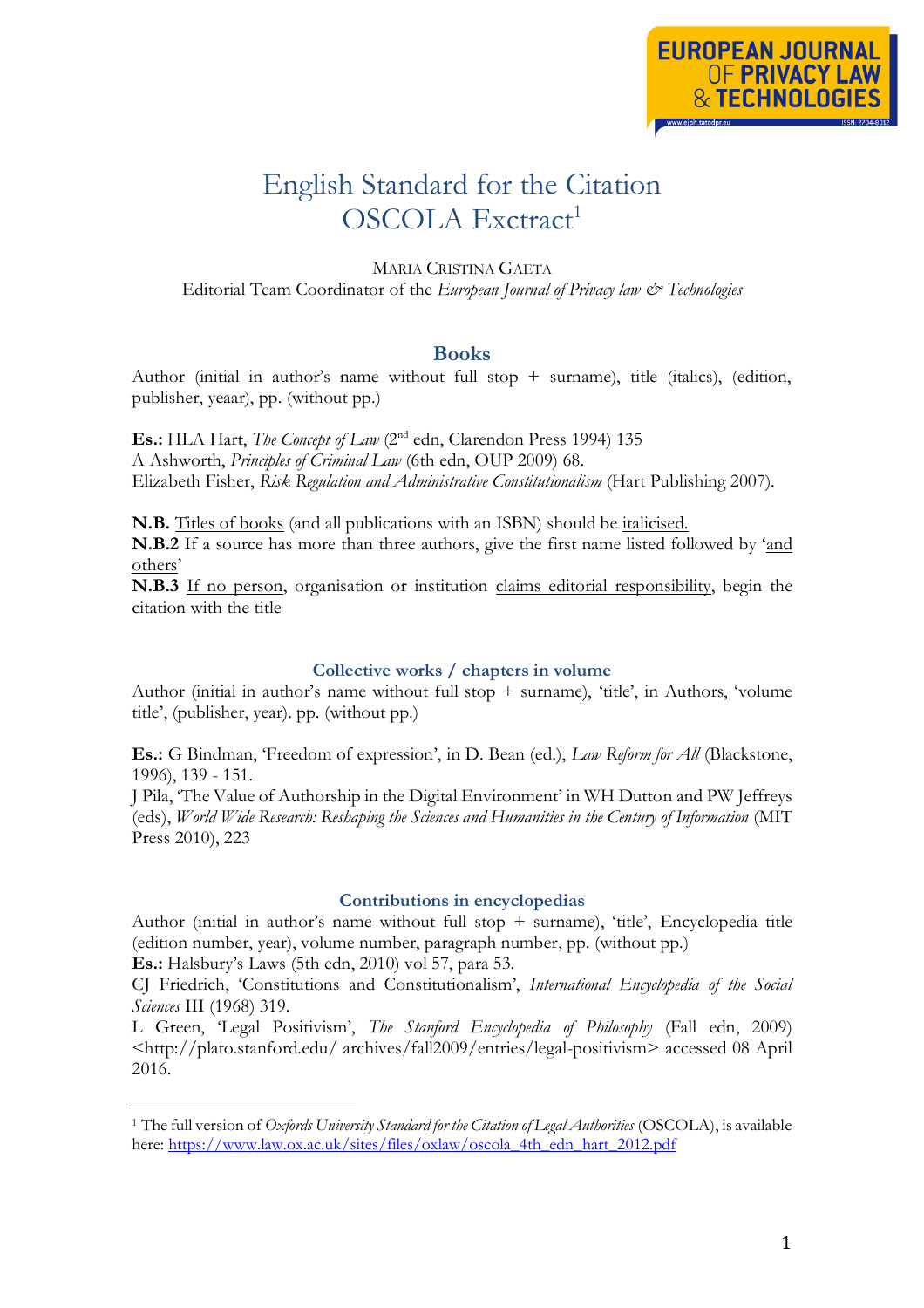

## **Journals**

Author (initial in author's name without full stop  $+$  surname), 'title' (year) Journal number, abbreviated journal name, pp. (without pp.)

**Es.:** A Ashworth, 'Testing Fidelity to Legal Values: Official Involvement and Criminal Justice' (2000) 63 MLR 633, 635.

N.B. If no volume number is stated, then use square brackets [xxxx] for the year. Es. P Craig, 'Theory, "Pure Theory" and Values in Public Law' [2005] PL 440. **N.B.2.** In case of volume and issue number, the second one goes in brackets. Es. A De Mauro, M Greco, M Grimaldi, 'A Formal definition of Big Data based on its essential features' (2016) 63(3) Library Review, 122 ff.

**Citation of the same work (different pages) in two or more consecutive footnotes** Robert Stevens, *Torts and Rights* (OUP 2007). ibid 271–78.

**Citation of the same work (different pages) in non-consecutive footnotes** Author, 'abbreviated title' (no. footnote) pp. **Es.:** Ashworth, 'Testing Fidelity to Legal Values' (n 27) 635-37. Ashworth, *Principles of Criminal Law* (n 28) 73.

## **References to quotations in another footnote**

**Es.:** 1 Robert Stevens, *Torts and Rights* (OUP 2007). 26 Stevens (n 1) 110.

**N.B.** Abbreviation and initials in author's names do not take full stop. **N.B. 2** Indicate footnotes with a superscript number which should appear after the relevant punctuation in the text (if any).<sup>4</sup>

#### **Order of citations in footnotes**

When citing more than one source of the same kind for a single position, put the sources in chronological order, with the oldest first. Separate the citation with semi-colons and do not precede the final citation with end.

If one or more sources are more relevant than the other, cite these first and than cite the less relevant one in a new sentence, beginning 'See also'.

Legislation before cases.

Primary sources before secondary sources.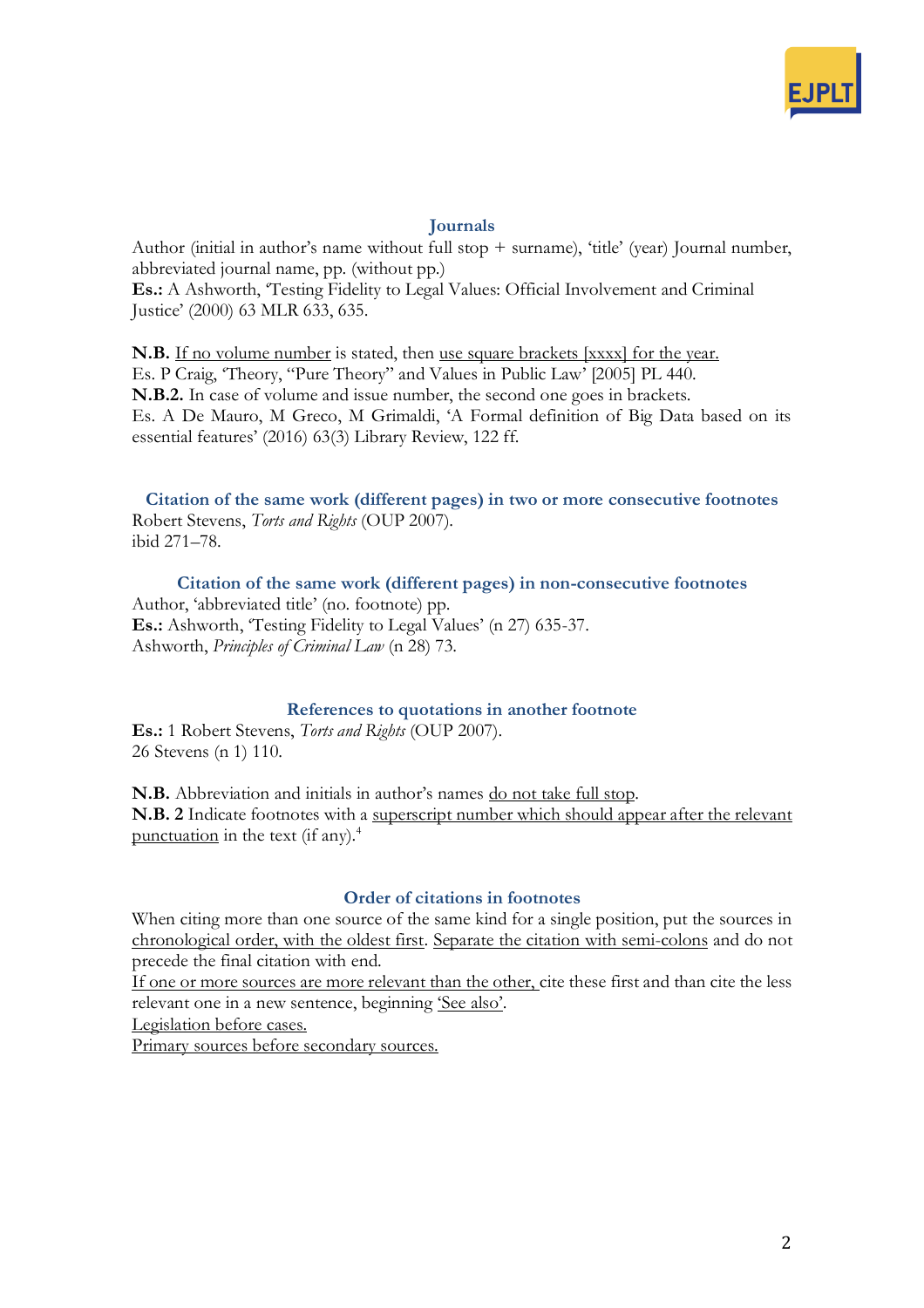

# **QUOTATION (citazioni testuali)**

Incorporate Quotation of up to three lines into the text within single quotation marks. The footnote marker comes last, after both the closing quotation mark and the punctuation. **Es.:** The Chief Justice explained that this power 'is not limited to defence against aggression from a foreign nation'.<sup>2</sup>

Punctuation follows the closing quotation mark, unless it is an essential part of the quotation, as a question or exclamation mark might be, or unless the whole sentence is a quotation **Es.:** Bix raises the question, 'What is the point of a dissent, after all, at least on the highest court of the jurisdiction, if the law simply is whatever the majority on that court says it is?'  $^{22}$ 

When a quotation begins in the middle of a sentence in the text, the first letter of the quotation should be capitalized only if the quotation itself is a complete sentence, but not otherwise. When a quotation begins at the start of a sentence in the text, the first letter should be capitalized, and square brackets placed around it if it was not capitalized in the original text.

**Es.:** [T]he House of Lords also concluded that the civil standard of proof (on the balance of probabilities) should be applied in such a way as to be sensitive to the 'seriousness of the matters to be proved and the implications of proving them', which in effect means proof beyond reasonable doubt (ie the criminal standard).<sup>27</sup>

When intervening text is missing (...)

**Foreign words** in italics (*corsivo*) + translation immediately after in brakets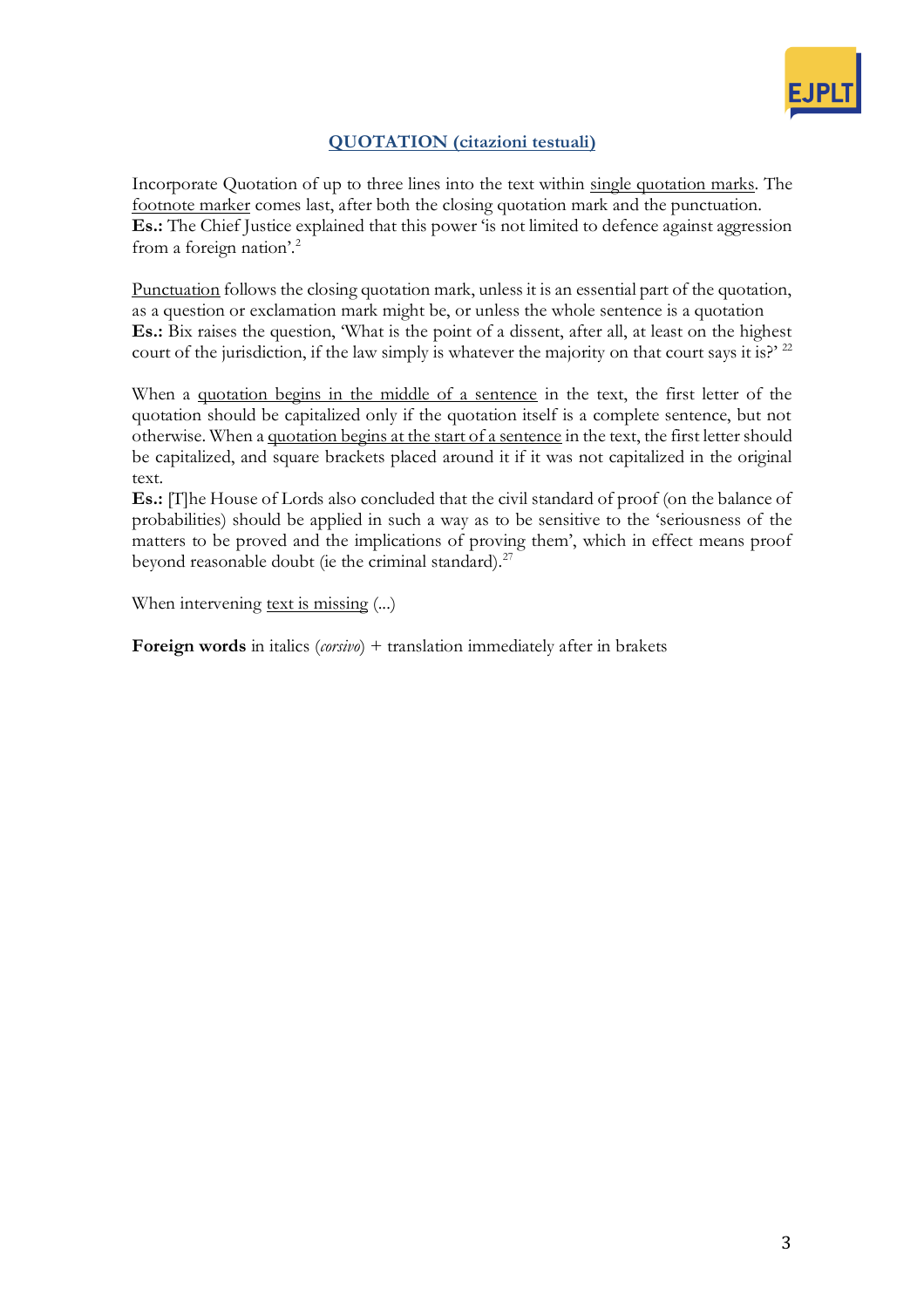

# **CITATION IN BIBLIOGRAPHY**

Items in bibliographies take the same form as all other citations in OSCOLA, with three exceptions:

(1) the author's surname should precede his or her initial(s), with no comma separating them, but a comma after the final initial;

(2) only initials should be used, and not forenames;

(3) the titles of unattributed works should be preceded by a double em-dash. Works should be arranged in alphabetical order of author surname, with unattributed works being listed at the beginning of the bibliography in alphabetical order of first major word of the title. **Es.:** Fisher E, *Risk Regulation and Administrative Constitutionalism* (Hart Publishing 2007)

If citing several works by the same author in a bibliography, list the author's works in chronological order (starting with the oldest), and in alphabetical order of first major word of the title within a single year. After the citation of the first work, replace the author's name with a double em-dash. Alphabetize works by more than one author under the first author's name, but place them after that author's sole-authored works. If a first author has more than one co-author, arrange the co-authored works in alphabetical order of co-author surname, and if you are citing more than one work by the same first author and co-author, arrange the works in chronological order, repeating the co-author's name each time.

Hart HLA, *Law, Liberty and Morality* (OUP 1963)

– – 'Varieties of Responsibility' (1967) 83 LQR 346

– – *Punishment and Responsibility* (OUP 1968)

– – and Honoré AM, 'Causation in the Law' (1956) 72 LQR 58, 260, 398

– – and Honoré AM, *Causation in the Law* (2nd edn, OUP 1985)

## **Ranges of numbers and years**

When referring to ranges of numbers, use both figures for numbers between ten and twenty, and thereafter use as few figures as possible, but always use at least two for the final number. **Es.:** 1–6 11–17 21–26 22–32 121–221 1782–83 1782–812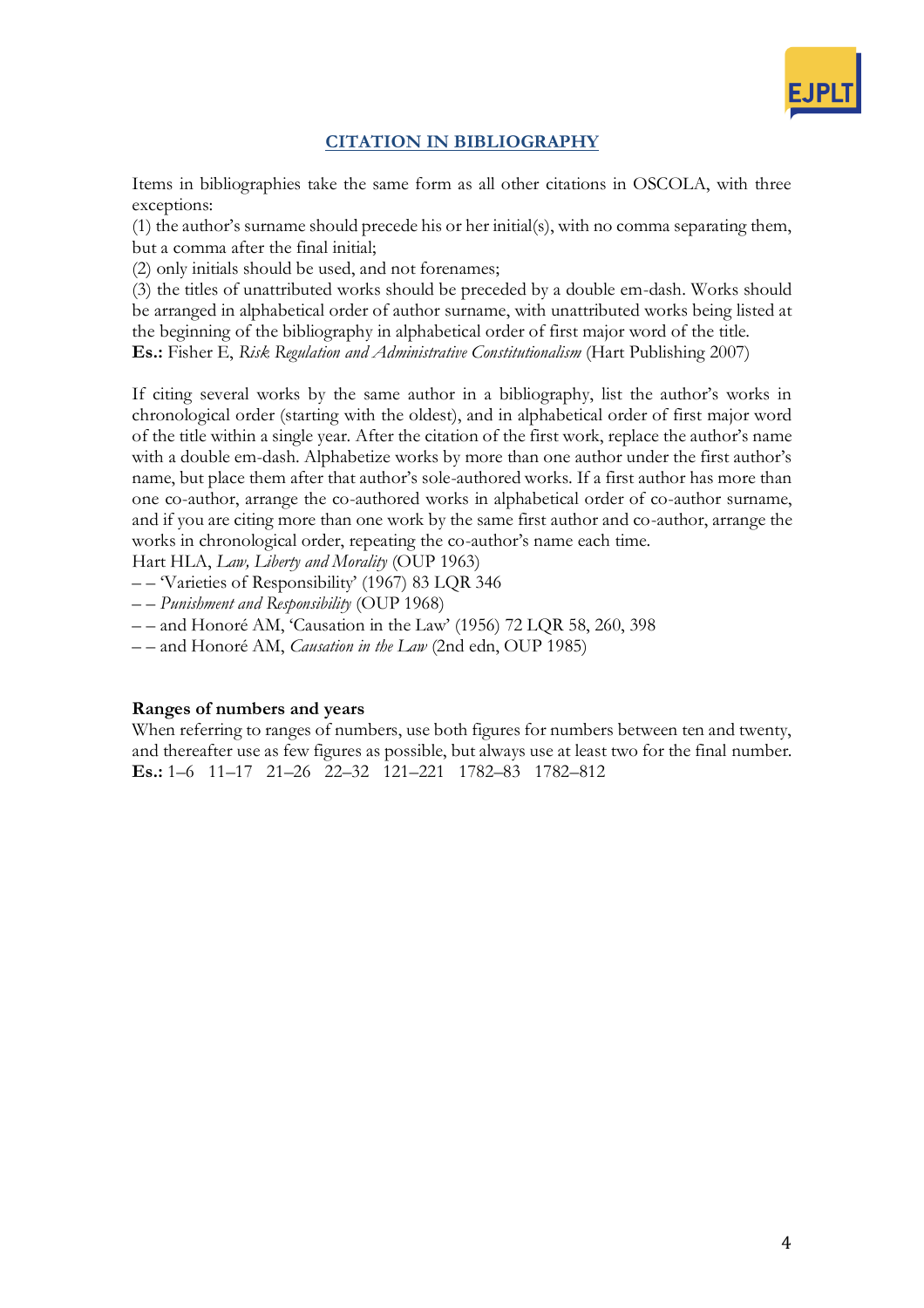

# **LEGISLATION**

## **Treaties and protocols**

Title of the legislation (including amendments), [year of publication], the OJ series, issue (= numero di rilascio) and page numbers.

**Es.:** Consolidated Version of the Treaty on European Union [2008] OJ C115/13.

Treaty on European Union (Maastricht Treaty) art G5.

## **EU Regulations, Directives, Decisions, Recommendations and Opinions**

Legislation type number date title [year] | OJ L issue/first page

**Es.:** Council Directive 2002/60/EC of 27 June 2002 laying down specific provisions for the control of African swine fever and amending Directive 92/119/EEC as regards Teschen disease and African swine fever [2002] OJ L192/27.

Council Regulation (EC) 1984/2003 of 8 April 2003 introducing a system for the statistical monitoring of trade in bluefin tuna, swordfish and big eye tuna within the Community [2003] OJ L295/

**N.B.** Note that the year precedes the running number in citations to Directives, but follows it in citations to Regulations.

OJ = Official Journal of the European Communities

## **Decisions of the European Commission**

*case name* (case number) Commission Decision number [year] OJ L issue/first page **Es.:** *Georg Verkehrsorgani v Ferrovie dello Stato* (Case COMP/37.685) Commission Decision 2004/33/EC [2004] OJ L11/17

#### **Bills**

Title | HC Bill | (Parliamentary session) | [number] in square brackets only if is a Bill of the HC

**Es.:** Consolidated Fund HC Bill (2008–09) [5] Academies HL Bill (2010-11) 1

## **Citazioni legislazione non inglese**

Cite legislation from other jurisdictions as it is cited in its own jurisdiction, but without any full stops in abbreviations.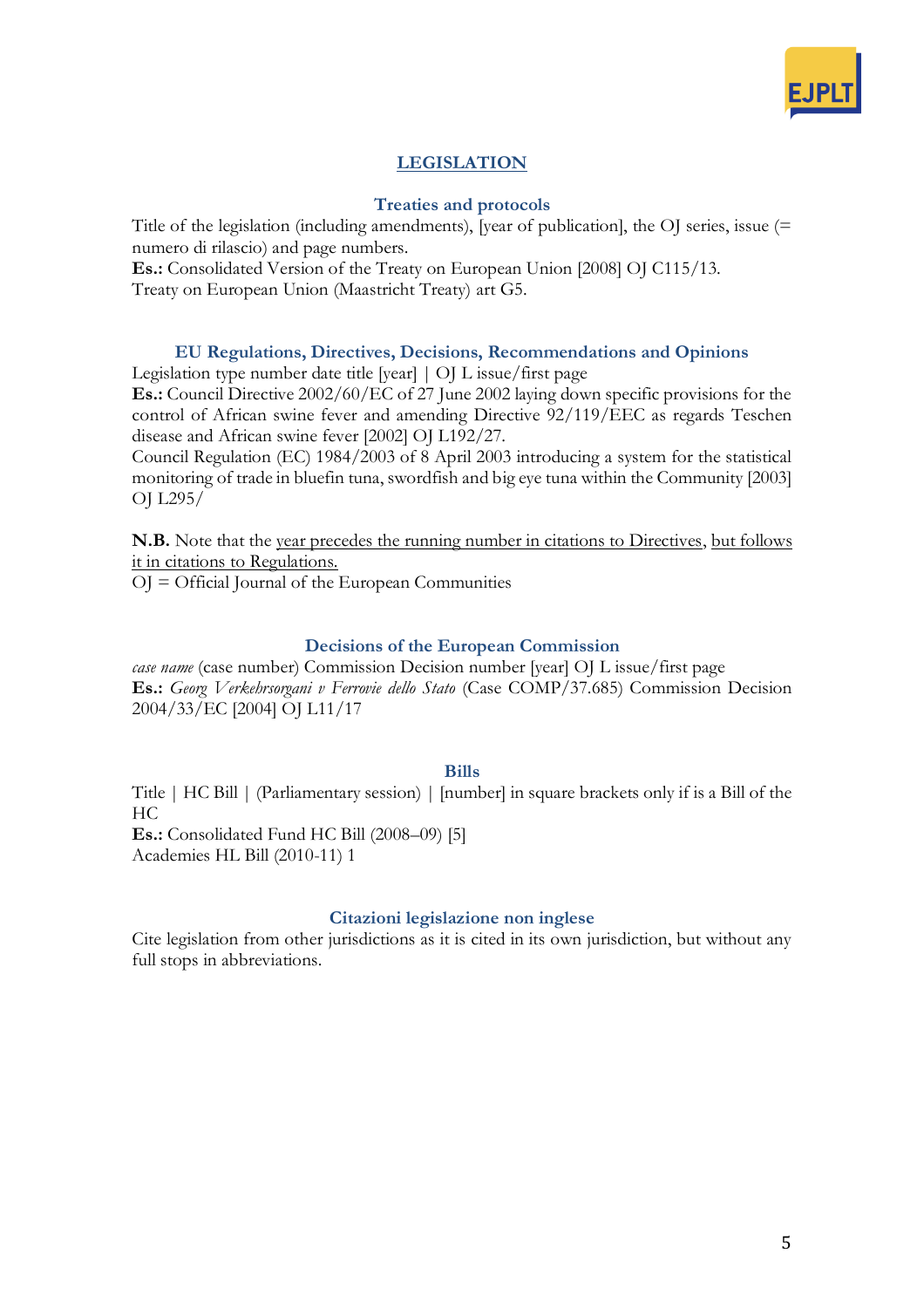

# **CASES FROM ENGLAND AND WALES**

**English case law citation with neutral citation**

*case name* | [year] | court | number, | [year] OR (year) | volume | report abbreviation | first page Es.: *Corr v IBC Vehicles Ltd* [2008] UKHL 13, [2008] 1 AC 884

## **English case law citation without neutral citation**

*case name* | [year] OR (year) | volume | report abbreviation | first page | (court) **Es.:** *Barrett v En eld LBC* [2001] 2 AC 550 (HL)

*Barrett v En eld LBC* (1999) 49 BMLR 1 (HL)

**N.B.:** When the year is used to identify the law report volume it is given in square brackets. In such cases, also give a volume number if the series in question was issued in more than one volume during that particular year, but do not do so if only one volume was issued Give the year of judgment (not publication) in round brackets when the volumes of the law report series are independently numbered, so that the year of publication is not needed to find the volume.

## **Mainly court abbreviations**

HC = House of Commons  $HI = House of$  Lords

## **Citation of non-English case law**

Cite cases from other jurisdictions as they are cited in their own jurisdiction, but with minimal punctuation.

When citing a decision of the highest court of a US state, the abbreviation of the name of the state suffices.

**Es.;** *Henningsen v Bloom eld Motors Inc* 161 A 2d 69 (NJ 1960)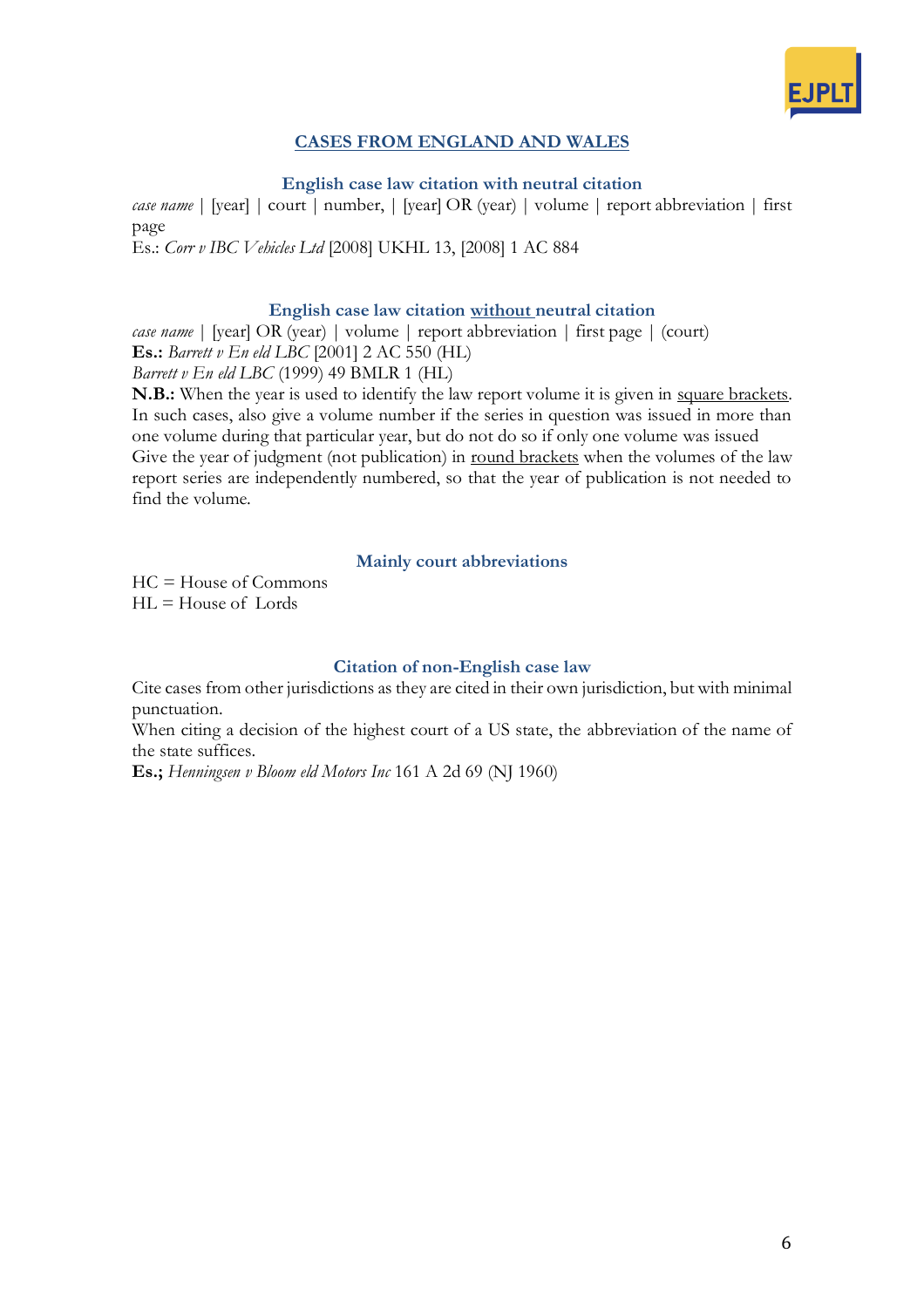

# **CASES LAW OF THE COURT OF JUSTICE OF THE EUROPEAN UNION (CJEU)**



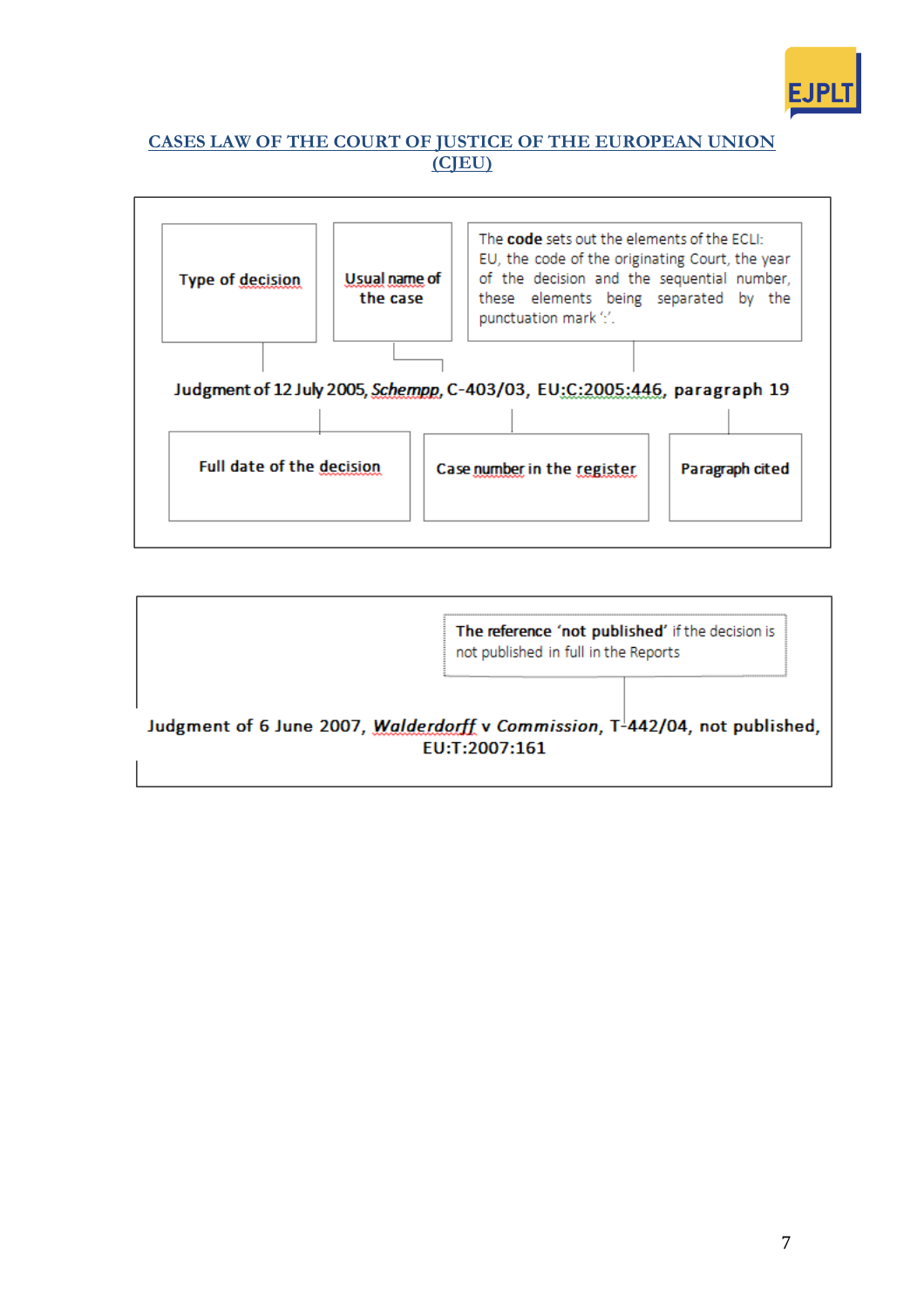

# **CASE LAW OF THE EUROPEAN COURT OF HUMAN RIGHTS (ECHR)**

# **NEW COURT**

The form of citation for judgments and decisions published in this series from 1 November 1998 to the end of 2007 follows the pattern:

*name of case*, application number, paragraph number (for judgments), ECHR, year and number of volume.

**N.B.** From the beginning of 2008 to the end of 2015, there is no volume number (e.g., ECHR 2008, ECHR 2009, etc.).

## **Examples:**

Judgment on the merits delivered by a Chamber *Campbell v. Ireland*, no. 45678/98, § 24, ECHR 1999-II Judgment on the merits delivered by the **Grand Chamber** *Campbell v. Ireland* [GC], no. 45678/98, § 24, ECHR 1999-II **Decision** on admissibility delivered by a Chamber *Campbell v. Ireland* (dec.), no. 45678/98, ECHR 1999-II **Decision** on admissibility delivered by the **Grand Chamber** *Campbell v. Ireland* (dec.) [GC], no. 45678/98, ECHR 1999-II Judgment on **preliminary objections** delivered by a Chamber *Campbell v. Ireland* (preliminary objections), no. 45678/98, § 15, ECHR 1999-II Judgment on **just satisfaction** delivered by a Chamber *Campbell v. Ireland* (just satisfaction), no. 45678/98, § 15, ECHR 1999-II Judgment on **revision** delivered by a Chamber *Campbell v. Ireland* (revision), no. 45678/98, § 15, ECHR 1999-II Judgment on **interpretation** delivered by a Chamber *Campbell v. Ireland* (interpretation), no. 45678/98, § 15, ECHR 1999-II

Judgment **striking** the case out delivered by a Chamber *Campbell v. Ireland* (striking out), no. 45678/98, § 15, ECHR 1999-II

Judgment on a **friendly settlement** delivered by a Chamber *Campbell v. Ireland* (friendly settlement), no. 45678/98, § 15, ECHR 1999-II

# **OLD COURT**

*name of case*, date of the judjment or decision, paragraph number (for judgments), Series, application number

## **Examples**

see *Plattform "Ärtze für das Leben" v. Austria*, 21 June 1988, § 31, Series A no. 139 see *Delta v. France* (Article 50), 30 January 1990, § 38, Series A no. 191-A see *Allenet de Ribemont v. France* (interpretation), 7 August 1996, § 17, *Reports of Judgments and Decisions* 1996-III see National & Provincial Building Society, Leeds Permanent Building Society and Yorkshire Building

*Society v. the United Kingdom*, 23 October 1997, § 118, *Reports* 1997-VII see *Gautrin and Others v. France* (friendly settlement), 20 May 1998, § 57, *Reports* 1998-III

see *Gustafsson v. Sweden* (revision – merits), 30 July 1998, § 28, *Reports* 1998-V